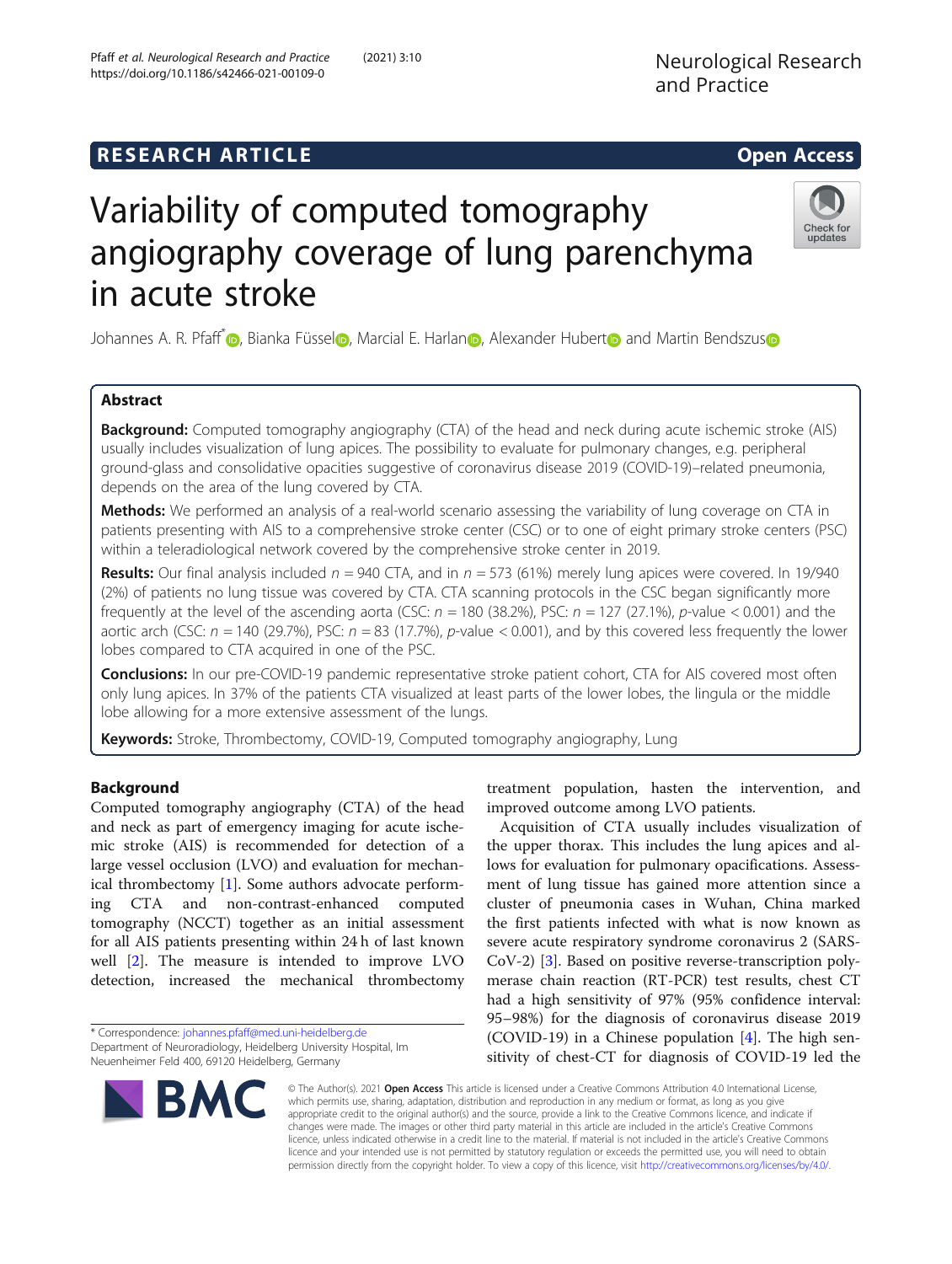authors to conclude that chest-CT may be considered as a primary tool for detection of COVID-19 cases in epidemic areas  $[4]$  $[4]$  $[4]$ . In a subsequent study, the observations made with chest-CT could to some extend be reproduced in a smaller cohort in New York, USA, in patients who received a CTA for AIS, and thus, CTA has been advocated as an accurate screening tool for COVID-19 [[5\]](#page-4-0).

Since the studies that advocate chest-CT and CTA as a screening tool for COVID-19 came from regions with a local high rate of spread of the infection at the time of the conduct of the respective studies, transferability of the observations to other regions with lower incidences should be done with caution. Additionally, as pulmonary changes in patients with COVID-19 are more common in lower lobes, compared to the upper lobes [[6](#page-4-0)], the reliability of CTA in the detection of pulmonary changes in patients with COVID-19 is limited. The extent to which lung tissue is covered may vary depending on the field of view of the CTA. The purpose of this study was to determine the area of lung parenchyma usually covered by a CTA in patients presenting with AIS.

#### Methods

The data that support the findings of this study are available from the corresponding author upon reasonable request. This study was approved by the local ethics committee (Ethikkommission der Medizinischen Fakultät Heidelberg No: S-191/2020). Informed consent was waived.

For this retrospective study we included patients presenting to a university-based comprehensive stroke center or to one of eight primary stroke centers within a teleradiological network covered by the comprehensive stroke center and received CTA due to a suspected AIS. AIS was defined as hospital presentation for an acute neurological deficit that prompted CTA imaging within 24 h of symptom onset after consultation with the treating neurologist on site, respectively tele-neurologist. CTAs were included by identification of CTA examinations in the radiological information and workflow management system (Centricity™ RIS-i, General Electric Company, Boston, USA). In accordance with the preplanned statistical analysis permissible CTAs in the total cohort were limited to 50% to each group to avoid an excessive influence of CTAs performed either at the comprehensive stroke center or the hospitals within the teleradiology network. Every primary stroke center within the teleradiology network contributed at least  $n = 20$  consecutive CTA examinations to the total cohort. Due to a higher patient volume, consecutive CTAs were performed within a shorter time period in the comprehensive stroke center, i.e. between January 1st, 2019, and April 13th 2019. CTAs in the

teleradiological network were performed between January 1st, 2019, and July 21st, 2019. The scanning protocols in the comprehensive stroke center and the teleradiology network were standardized single-phase CTA aiming to begin at the level of the aortic arch. CTA studies were performed on commercially available CT scanners: comprehensive stroke center: Somatom Definition AS 64-Slice CT, Siemens Healthineers, Germany; primary stroke centers: 3 x Somatom Emotion 16-Slice CT, 1 x Somatom Scope Power 32-Slice CT, 1 x Somatom Sensation 40-Slice CT, 1 x Definition AS 20- Slice CT (all Siemens Healthineers), Aquilion Prime 80- Slice CT (Canon Medical Systems Corporation, Japan), MX16<sup>Evo</sup> 16-Slice CT (Philips, The Netherlands).

The images were evaluated by a trained medical student (BF) and a board-certified radiologist subspecialized in neuroradiology (JARP) blinded to the site performing the CTA. CTAs were evaluated according to the (at least partial) presence of anatomical landmarks on the most caudal axial CTA source image (Fig. [1](#page-2-0)). In case of disagreement, consensus rating was reached with a second board-certified radiologist (AH).

Statistical analysis was performed by using SPSS Statistics (21.0.0.0; IBM, Armonk, NY). A two-sided level of significance with a  $P$  value of less than or equal to .05 was considered to indicate a significant difference.

#### Results

Our final analysis included  $n = 940$  CTA, i.e.  $n = 471$ (50.1%) CTAs performed at the comprehensive stroke center, and  $n = 469$  (49.9%) CTAs performed at one of the eight primary stroke centers. Mean patient age was 72 (SD: 14) years, and  $n = 448$  (47.7%) CTAs were performed in male patients. Regarding age and sex, no difference was observed for patients who received CTA in the comprehensive stroke center vs. in a primary stroke center (Table [1](#page-2-0)).

In the overall patient population, most often the aortic arch  $(n = 223 (23.7\%)$  or the ascending aorta above the carina ( $n = 307$  (32.7%) could be identified on the most caudal CTA image (Table [2](#page-3-0)). CTAs covered the caudal third of the thorax, i.e. beginning at the level of the left atrium or even below, in  $n = 132$  (14.1%) patients.

CTAs in the CSC began significantly more frequently at the level of the ascending aorta (CSC:  $n = 180$  (38.2%), PSC:  $n = 127$  (27.1%),  $p$ -value < 0.001) and the aortic arch (CSC:  $n = 140$  (29.7%), PSC:  $n = 83$  (17.7%), *p*-value < 0.001). CTAs beginning at the level of the ventricles were more frequent in the PSC (CSC:  $n = 23$  (4.9%), PSC:  $n = 74$  (15.8%),  $p$ -value: < 0.001).

### **Discussion**

The main purpose of CT angiography (CTA) in patients with symptoms of an acute ischemic stroke is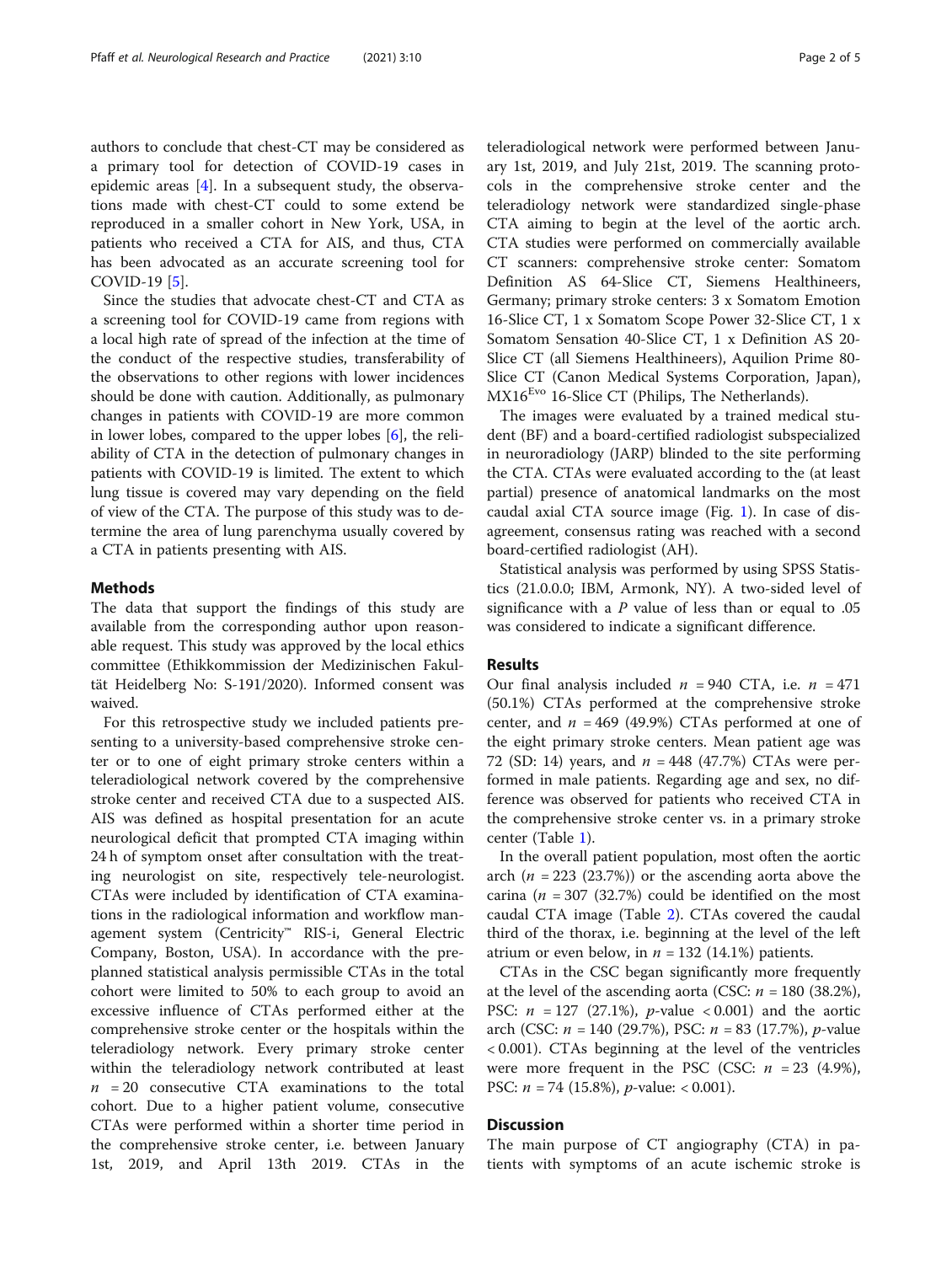<span id="page-2-0"></span>

to visualize the vessels supplying the brain. CTA is intended to determine whether a vessel is occluded or stenotic and if so, in accordance with current guidelines, qualifies the patient for further endovascular treatment. The surrounding soft tissue, especially the lung apices, were previously merely included in the CTA imaging and received less attention in the context of acute stroke care. In this study, we demonstrated that in 61% of the overall patient population only lung apices and in 2% no lung tissue was covered by CTA. In 37% of the patients in this study, CTA covered segments of lingula, the middle lobe and the lower lobes. The latter finding was more

Table 1 Demographic characteristics of patients who received CTA

| Overall                            | <b>CSC</b> | <b>PSC</b> | <i>p</i> -value |  |  |  |  |  |
|------------------------------------|------------|------------|-----------------|--|--|--|--|--|
| 940 (100)                          | 471 (50.1) | 469 (49.9) |                 |  |  |  |  |  |
| <b>Demographic Characteristics</b> |            |            |                 |  |  |  |  |  |
| 72 (14)                            | 72 (15)    | 73 (14)    | $.296*$         |  |  |  |  |  |
|                                    |            |            |                 |  |  |  |  |  |
| 448 (47.7)                         | 228 (48.4) | 220 (46.9) | .648†           |  |  |  |  |  |
| 492 (52.3)                         | 243 (51.6) | 249 (53.1) |                 |  |  |  |  |  |
|                                    |            |            |                 |  |  |  |  |  |

\* Mann-Whitney-U test; † Fisher's exact test, two sided; CSC Comprehensive stroke center, PSC Primary stroke center

frequent in patients who received CTA in a primary stroke center.

Assessment of lung tissue covered by CTA gained attention in the last month, as incidental pulmonary changes, i.e. peripheral ground-glass and consolidative opacities suggestive of coronavirus disease 2019 (COVID-19)–related pneumonia, have been reported in patients receiving CTA during stroke imaging [[5](#page-4-0), [7](#page-4-0)]. Esenwa and colleagues [[5\]](#page-4-0) reported a sensitivity of 0.67, specificity of 0.93, positive predictive value of 0.19, negative predictive value of 0.99, and accuracy of 0.92 of apical lung assessment on CTA for the diagnosis of COVID-19 when applying a categorical CT assessment scheme for patients suspected of having COVID-19 [\[8](#page-4-0)], and consider CTA an accurate screening tool for COVID-19. Esenwa et al. accurately describe that diagnostic accuracy is affected by local COVID-19 prevalence, and the results need to be used with caution in places with low prevalence.

Furthermore, identification of pulmonary changes suggestive for COVID-19 depends on timing of CT imaging in relation to symptom onset of COVID-19. Wang et al. report that temporal pulmonary changes of peak during illness days 6–11 of COVID-19 [\[9](#page-4-0)]. Additionally, pulmonary changes are more common in lower lobes (right: 84.3%, left: 83.4%), compared to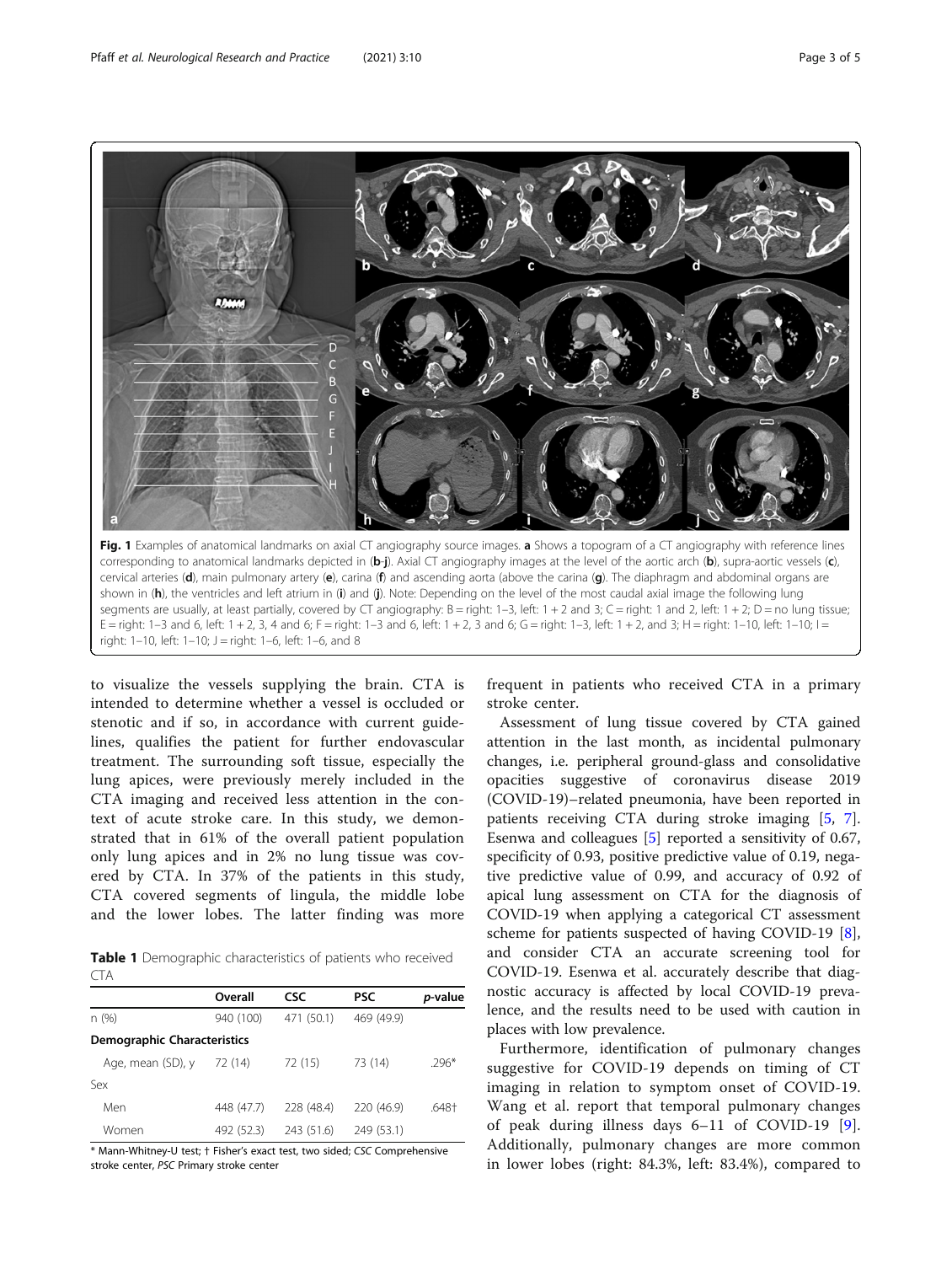|                                                               | Overall    | <b>CSC</b> | <b>PSC</b> | <i>p</i> -value |                        |
|---------------------------------------------------------------|------------|------------|------------|-----------------|------------------------|
| n(%)                                                          | 940 (100)  | 471 (50.1) | 469 (49.9) |                 |                        |
| Anatomical landmark on the most caudal axial CTA source image |            |            |            |                 |                        |
| No lung parenchyma                                            | 19(2)      | 4(0.8)     | 15(3.2)    | $< 0.001*$      | $.01 +$                |
| Supra-aortic vessels                                          | 43 $(4.6)$ | 18(3.8)    | 25(5.3)    |                 | .268†                  |
| Aortic arc                                                    | 223(23.7)  | 140 (29.7) | 83 (17.7)  |                 | < 0.001                |
| Ascending aorta                                               | 307 (32.7) | 180 (38.2) | 127(27.1)  |                 | $< 0.001$ <sup>+</sup> |
| Carina                                                        | 60(6.4)    | 30(6.4)    | 30(6.4)    |                 | .986†                  |
| Pulmonary artery                                              | 156 (16.6) | 64 (13.6)  | 92 (19.6)  |                 | $.013+$                |
| Aortic valve or left atrium                                   | 27(2.9)    | 10(2.1)    | 17(3.6)    |                 | $.168+$                |
| Right or left ventricle                                       | 97 (10.3)  | 23(4.9)    | 74 (15.8)  |                 | $0.001+$               |
| Diaphragm or abdominal organs                                 | 8(0.9)     | 2(0.4)     | 6(1.3)     |                 | $.153+$                |

<span id="page-3-0"></span>Table 2 Distribution of anatomical landmark covered by CTA

\* χ2 test, two sided, p-values with a level of significance < 0.05; † χ2 test, two sided; p-values following Bonferroni-Correction with a level of significance < 0.003; CTA Computed tomography angiography, CSC Comprehensive stroke center, PSC Primary stroke center; Significant p-values are printed in bold

the upper lobes (right: 66.2%, left: 68.75%) [[6\]](#page-4-0). These circumstances limit the reliability of CTA in the detection of pulmonary changes in patients with COVID-19, and might even explain the lower sensitivity of CTA  $[5]$  $[5]$  compared to chest-CT  $[4]$  $[4]$ . In our study in a pre-COVID-19 real world scenario population, solely the upper lobes were covered in 71.7% of the CTA acquired in the comprehensive stroke center, and in 50.1% of the CTA acquired in primary stroke centers. In the study by Esenwa et al., CTA protocol included lung fields beginning at the level of the aortic arch. Thereby, not only ground-glass and consolidative opacities suggestive of COVID-19–related pneumonia, but also any kind of pulmonary changes (e.g. metastasis, atelectasis) in the lower lobes, the lingula or the middle lobe could have been missed.

In the eye of the COVID-19 pandemic, one might be inclined to extend the CTA scanning protocol caudally in order to cover more lung tissue and obtain a higher probability to identify pulmonary changes. This approach might be justified in cases where there is a high probability of pulmonary changes. However, starting CTA at a lower thoracic level will increase radiation exposure and thereby increase the risk of developing cancer, especially of radiosensitive organs such as the breast [[10](#page-4-0)]. Additionally, an extension of the scanning protocol at the CTA does not necessarily have to lead to a higher probability of identifying patients with COVID-19. This has to do with the abovementioned overestimation of the sensitivity of chest CT in the detection of COVID-19 [\[11\]](#page-4-0). For example, among passengers from the cruise ship Diamond Princess, i.e. representing an environmentally homogeneous cohort,  $n = 104$  testet positive for COVID-19 (RT-PCR testing) and only  $n = 41$  (54%) of which had lung opacities on chest-CT [[12](#page-4-0)]. Correspondingly, the Fleischner Society recommend that imaging is not routinely indicated as a screening test for COVID-19 in asymptomatic individuals [[13](#page-4-0)]. This underlines that CT is not the standard for the diagnosis of COVID-19. Imaging findings help to suggest the diagnosis of COVID-19 in the appropriate setting, however, it remains crucial to correlate findings from chest CT or CTA with clinical presentation, epidemiologic history, and RT-PCR test results.

Possible, voluntary changes to the CTA scanning protocol in light of the COVID-19 pandemic were considered and incorporated into the study design and led to choosing January to July 2019 as the study period. For this reason, our results are limited to report the variability of lung coverage by CTA in a general patient population, but not whether scanning protocols of CTAs have changed due to the COVID-19 pandemic. However, as the primary role of CTA of the head and neck for acute stroke imaging is to assess vascular pathologies, our scanning protocol remained unchanged. The reason why, despite a specified scanning protocol, variabilities occurred in the acquisition levels of CTA is unclear. Possible influencing factors might be (1) that during the planning of the CTA on a topogram the aortic arch cannot always be identified unequivocally, and accordingly, to be on the safe side, more was recorded from the thorax, (2) the training of the respective staff and (3) the frequency of the examination in the respective centers.

#### Conclusion

In our pre-COVID-19 pandemic patient cohort, CTA for acute ischemic stroke covered most often only lung apices, but included at least parts of the lower lobes, the lingula or the middle lobe in 37% of the patients. With respect to the corona pandemic, the lung tissue covered